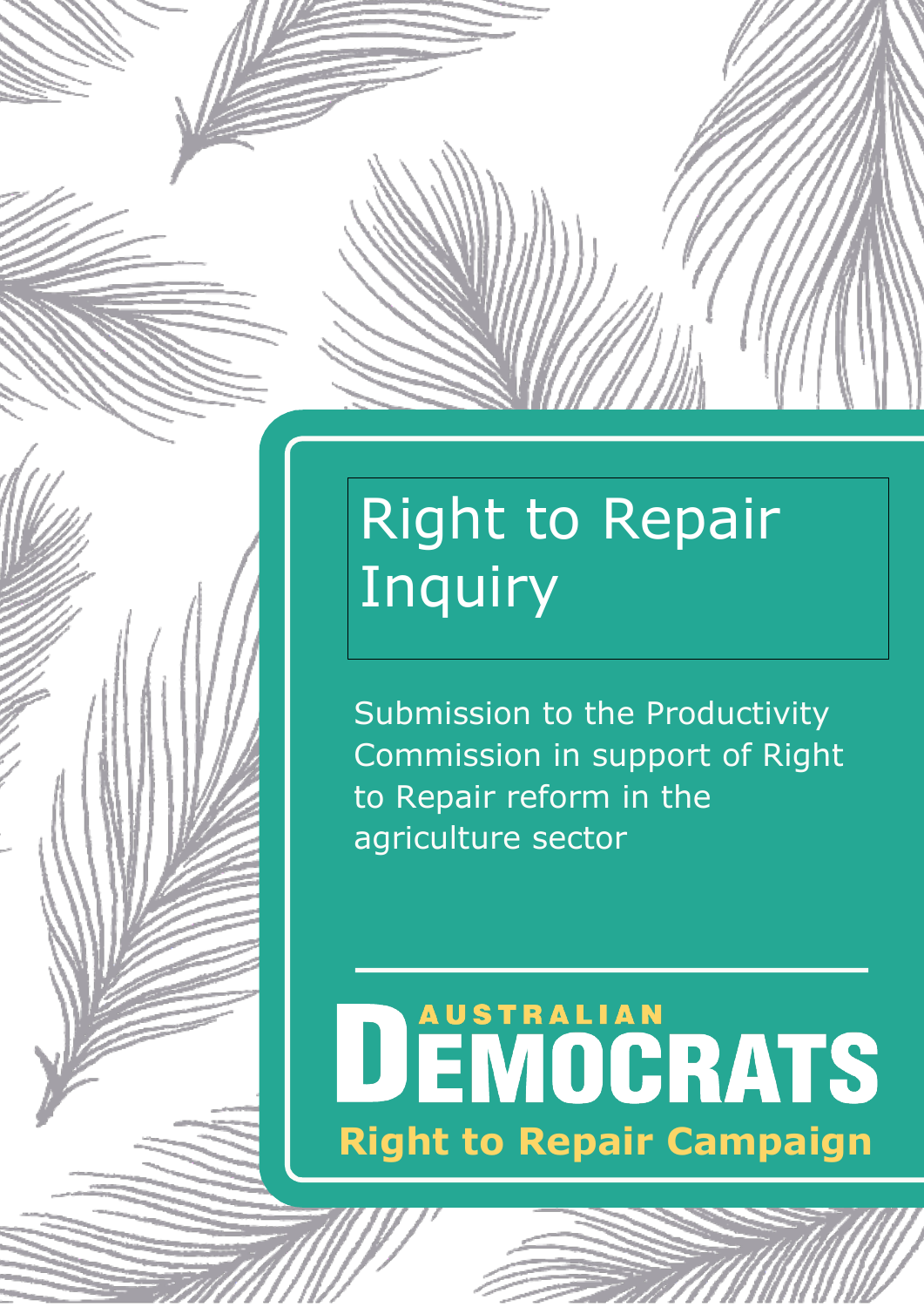## **RIGHT TO REPAIR IN AGRICULTURE**



Australia presents a diverse and geographically challenged agricultural sector. Compounding this is the reality that the Australian agricultural market is comparatively small in global terms. When these issues are coupled with a just-in-time supply chain culture there are significant issues emerging on the after market support of increasingly complex agricultural machinery in Australia.

Limited access to diagnostic tools, genuine spare parts, qualified service technicians, and a range of disincentives, have created an environment that threatens the competitiveness of the Australian agricultural sector.

Changes to the right to repair farming machinery is an essential step in improving the productivity of Australian farms and farmers at a time when they are increasingly under threat from increased extreme weather events, and global competition.

In its report *Agriculture machinery: after market sales*, published 28 February, 2020, the Australian Consumer and Competition Commission (ACCC), outlined four key issues of potential concern:

- 1. Access to independent agricultural machinery repairs is limited
- 2. Farmers may lack recourse in the event of a problem with their machinery
- 3. Agreements between manufacturers and dealers may limit access to repairs; and
- 4. Data ownership and management may raise privacy and competition issues.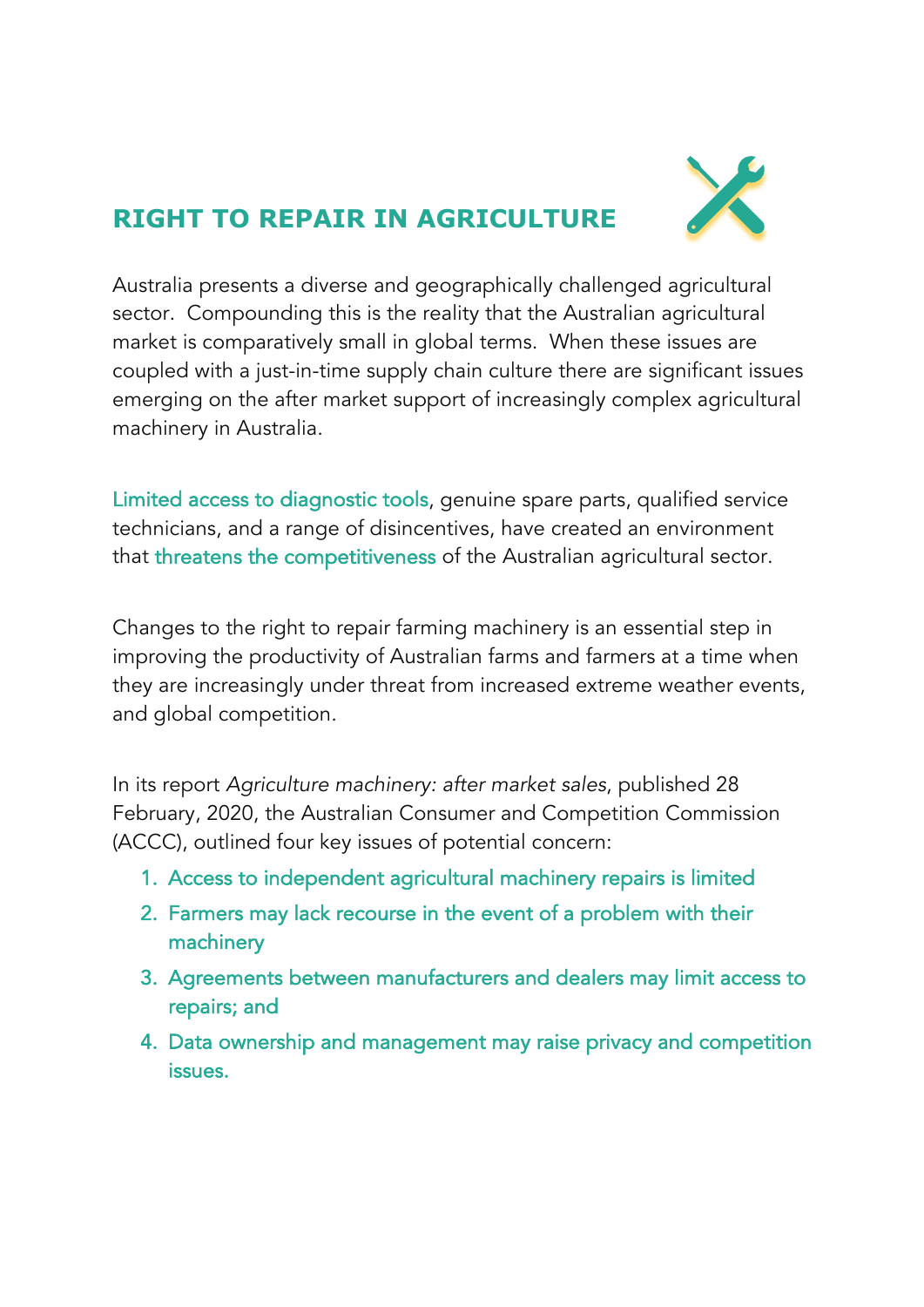As noted by the ACCC: "*This* [restrictions on access to independent repairers] *may disproportionately affect purchasers in remote areas, as the availability of official repairers and genuine parts may be more limited."*

This is most certainly the case. The further removed the farm operations are from regional centres, the longer repairs take to be effected, and the greater the financial impact on the farm from delays. In Australia, even 'local' farms might lie more than 100km from a sizeable town, and even then, that town may not have the skilled personnel or spare parts available.

It is critical to note that most on-farm operations are time-sensitive. Crops need to be harvested within narrow windows that may last days or weeks. Changes in weather - such as the increasing intensity and frequency of frosts, heat waves, rain, or hail storms, for example can devastate crops entirely. The incidence of smoke taint amongst grape growers in the 2020 harvest highlights the impact a single adverse weather event can have on a crop. Rain or hail during harvest time can quickly render a crop worthless and unable to be harvested.

Financial losses incurred as a result of repair delays are not covered under warranty, and not subject to recourse. These losses can be significant and run to the hundreds of thousands of dollars, even millions of dollars quite quickly. Since farm income is seasonal, losses at any critical harvest times can have a devastating impact with ramifications over a number of seasons or years. Such losses can easily dwarf the purchase price of the machinery.

It should be incumbent on manufacturers and their local dealers that they provide a level of after-market service suited to the operational conditions into which their machinery is sold. This includes accounting for distance traveled for diagnosis, the shipment of spare parts, and repair.

In the event manufacturers and their local dealers are unable to deliver adequate service to purchasers, it should be the case that repairs be able